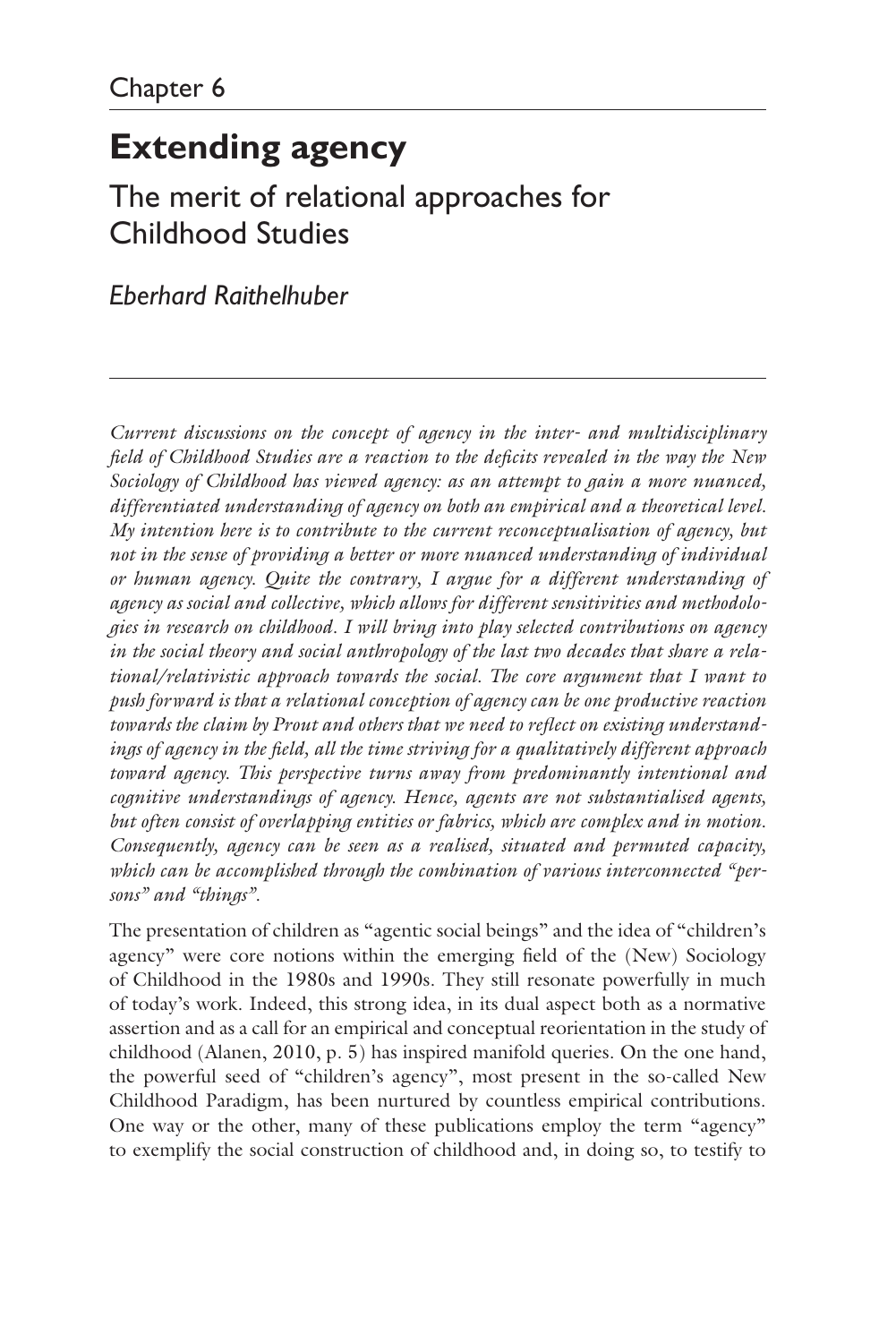children's contribution to it as active social agents. On the other hand, scholars have also been critical in their reviews of the idea and concept of agency in Childhood Studies, in particular within the last decade. This reflects the growth of empirical research as well as the vast expansion of Childhood Studies into an interdisciplinary space with differentiated, multiple approaches.

It is probably fair to say that the Sociology of Childhood is now at a stage at which the established, mainstream understandings of agency are scrambled. Not only has children's agency become a "troubled idea" (Oswell, 2013, p. 7), but agency has also been accused of being one of the mantras in Childhood Studies (Tisdall & Punch, 2012, p. 255). Now, the idea has started to be investigated more profoundly. My intention here is to contribute to the current re-conceptualisation of agency, but not in the sense of providing a better or more nuanced understanding of individual or human agency. Quite the contrary: I argue for a different understanding of agency as social and collective, which allows for different sensitivities and methodologies in research on childhood, something that I will nevertheless only be able to hint at in this contribution. To open up conventional thinking, I employ a strategy of extending agency. I will bring into play selected contributions on agency in the social theory and social anthropology of the last two decades that share a relational/relativistic approach towards the social. I will very briefly recall some aspects of how agency was seen in the 1980s and 1990s in Childhood Studies, most prominently represented in the New Childhood Paradigm, when this development was very much influenced by the debate on a dualistic understanding and mediation of "(social) structure/agency" (see also Oswell, 2013, pp. 37–50). Then I will sketch out some conceptual contributions and recent reactions towards identified deficits in Childhood Studies. The intention of this is not to provide an overall review of the existing literature. Rather, the objective is to exemplify some critical aspects that, on the one hand, still remain unresolved and, on the other hand, are starting points for an extension of existing notions of agency in Childhood Studies. To move towards this extension I will then step back in history, recalling that the introduction of the concept of agency in Childhood Studies in the 1980s was closely linked to wider developments in the field of social theory. Within these discussions on agency, a number of recent contributions, which can be grouped under the label "relativistic/relational approaches", offer interesting perspectives for the future orientation of research.

#### **The conventional understanding of agency in Childhood Studies and recent reactions**

There is no doubt that within the last two to three decades, agency has become a prominent concept in countless fields of social science, amongst them Childhood Studies. This development in the social studies of childhood is most visible in the so-called "new childhood paradigm" (James & Prout, 1990). It is well known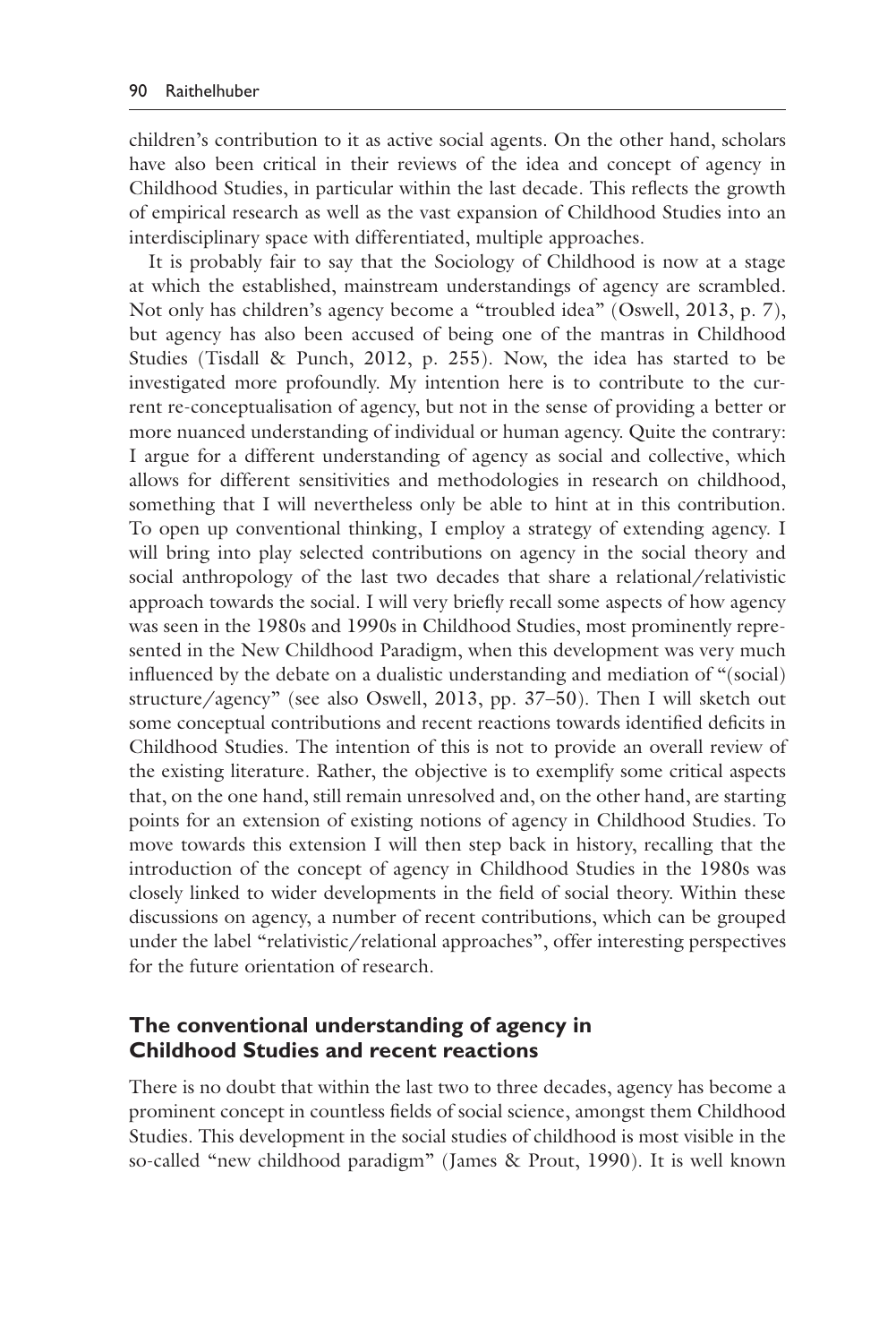that this perspective claims to give voice to children and, likewise, acknowledges children's agency. Hence, children are denoted as "social actors" and "children's agency" becomes a core idea (Prout, 2008, p. 29). Inseparably from this claim, the new paradigm, which still resonates in many current contributions, draws attention to the fact that structural and socio-cultural conditions of childhood in modern society block, handicap or distort this fundamental capacity (Qvortrup, Corsaro, & Honig, 2009, p. 4). In short, what I call the conventional understanding of agency, deeply rooted in modernist sociology (Prout, 2011, p. 6), has a twofold nature. First, it states that children "have" or "possess" agency (e.g. in James, 2009, p. 42ff.; see also Mayall, 2002, pp. 33f.; Corsaro, 2005), thus being able to bring about change or to make a difference. Second, studies following this line of thought want to prove this "new" perspective and empirically investigate how individual children can express agency in the context of constraining and enabling conditions. This conventional understanding of agency joins the line of dualisms that characterise Western, Euro-centric perceptions of the world and about the world. It rests on fundamental divisions and oppositions, such as mind and body, individual and society, micro and macro, human and non-human, and so on. Thus, many contributions in the New Sociology of Childhood and, in particular, protagonists of the New Childhood Paradigm tend to display individualistic or even naturalistic conceptualisations of agency. They share a humanist account of agency that can be called a "capacity concept of agency" (Passoth, Peuker, & Schillmeier, 2012, p. 1) and that is widespread in sociological theory.

In recent years, a number of contributions have identified some weak points of this depiction, for example, going against a simple definition of agency as "the capacity of individuals to act independently" (James & James, 2012, p. 3). Some have tried to go beyond a mere critique, offering propositions for varying degrees of modification. For example, Bühler-Niederberger and Schwittek (2014) claimed that a conventional understanding of agency only considers agency in cases where children challenge or alter existing structures, i.e. where they make a difference to the existing order of the social. They presented the results of a study that takes children's agency into account as something that can also serve to solidify existing structures. Thus, partly leaning on Anselm Strauss, they start out from the assumption that ordering the social has to be understood as an on-going process to which every participant contributes through his or her active involvement (Bühler-Niederberger & Schwittek, 2014, p. 505). Hence, this implies that things and orders are not only altered by human activity, but also have to be kept stable or durable through that activity. At first sight, one might easily agree with their claim. Nevertheless, the criticism I would like to make is that this contribution does not provide any deeper understanding of agency, i.e. with regard to its production or form of existence that goes beyond conventional understanding. Their understanding of agency remains somehow individualistic, humanist and cognitive, though taking note of current contributions inspired by relational social theory (e.g. Oswell, 2013). To take another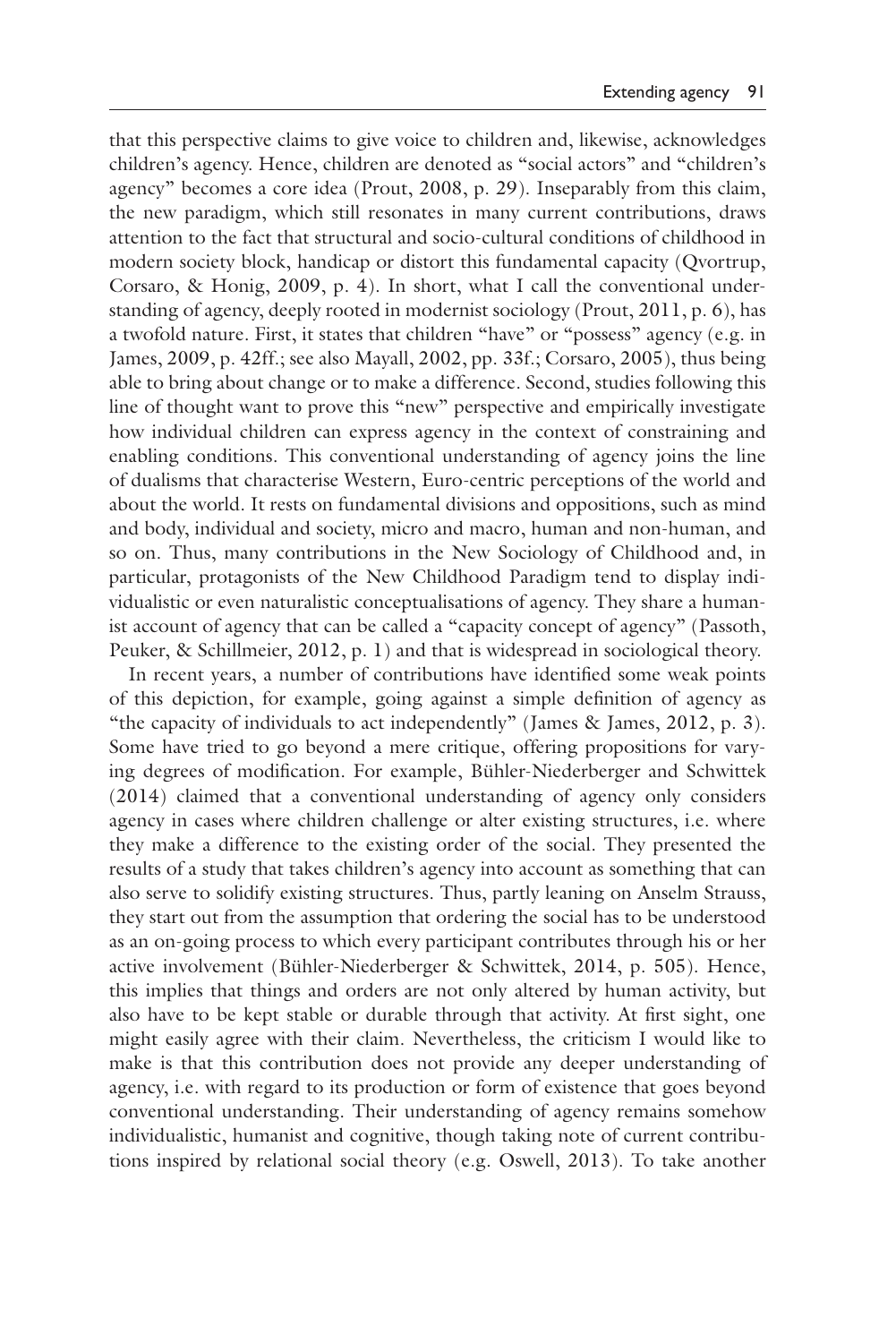recent contribution, Larkins has presented an interesting paper arguing for "a fuller framework for understanding children's social and political agency in citizenship" (Larkins, 2014, p. 10). Partly leaning on Isin's ideas about Acts of citizenship (Isin, 2008), she claims that the Act comes first and that the actor is a consequence of this mobilisation. Although Isin is not primarily concerned with the concept of agency, his enactment approach does not start out from the idea that agency is something existing or residing within an actor-body or a preestablished agent (Isin, 2009, p. 383; Raithelhuber, 2015). In my reading of Isin, agency (political or otherwise) and agenthood both are a secondary product of enactment and an attribution within a complex milieu that is disturbed. Thus, they are not something that is "exercised" by children or is essentially "theirs", as Larkins suggests (2014, pp. 9, 13). Larkins does not deliver any information about the quality or constitution of this assumed agency, e.g. by asking how it can be that an agency of this kind is brought about and becomes manifest in that very situation. To turn to a third example, Konstantoni (2012) has presented a study based on Prout's critique of a much-too-strong notion of the autonomous, independent child and its agency (Prout, 2005). Nevertheless, her idea about interdependency seems to take the actor (or the individual) as a primary existing entity and a given. Only from that starting point does she examine connections, relations and their dynamics. Within this picture, the understanding of agency remains ensnared in the binarity or dualism of structure/agency, whereas structure is conceived as enabling and constraining factors. Hence, Konstantoni does not consider that agency itself might be a product of negotiation by different actors (including humans and things).

These three references are only some examples of a trait in the much broader discussion. In contrast, other recent contributions to agency in Childhood Studies already display a relational/relativistic understanding of agency. This is most visible in current empirical and conceptual contributions on embodiment and artefacts in Childhood Studies. They show that agency is slightly losing its exclusively "human" character. To take an example, Prout (2008, p. 33) refers to the work of Ogilvie-Whyte (2003), arguing that children's agency partly has to be understood as an effect of their interrelationship with artefacts. It is noteworthy that Ogilvie-Whyte (2003) employs aspects of a symmetrical sociology, which Latour has outlined (Latour, 2005). Hence, we can say that the understanding of agency in Prout's work already somehow conceptually extends beyond the conventional understanding. In this respect, the work by Woodyer (2008) on embodied practice and children's geographies is very promising. On the one hand, she discusses the significance of anti-dualist, anti-representational approaches for research on childhood. On the other hand, she takes up the relational/materialist concept of heterogeneous, hybrid geographies proposed by Whatmore (2002). This implies a de-centred understanding of agency as social agency and as a precarious achievement. Hence, Woodyer argues that the social and the material interact and gear into each other in messy ways. This allows her to start out from the connections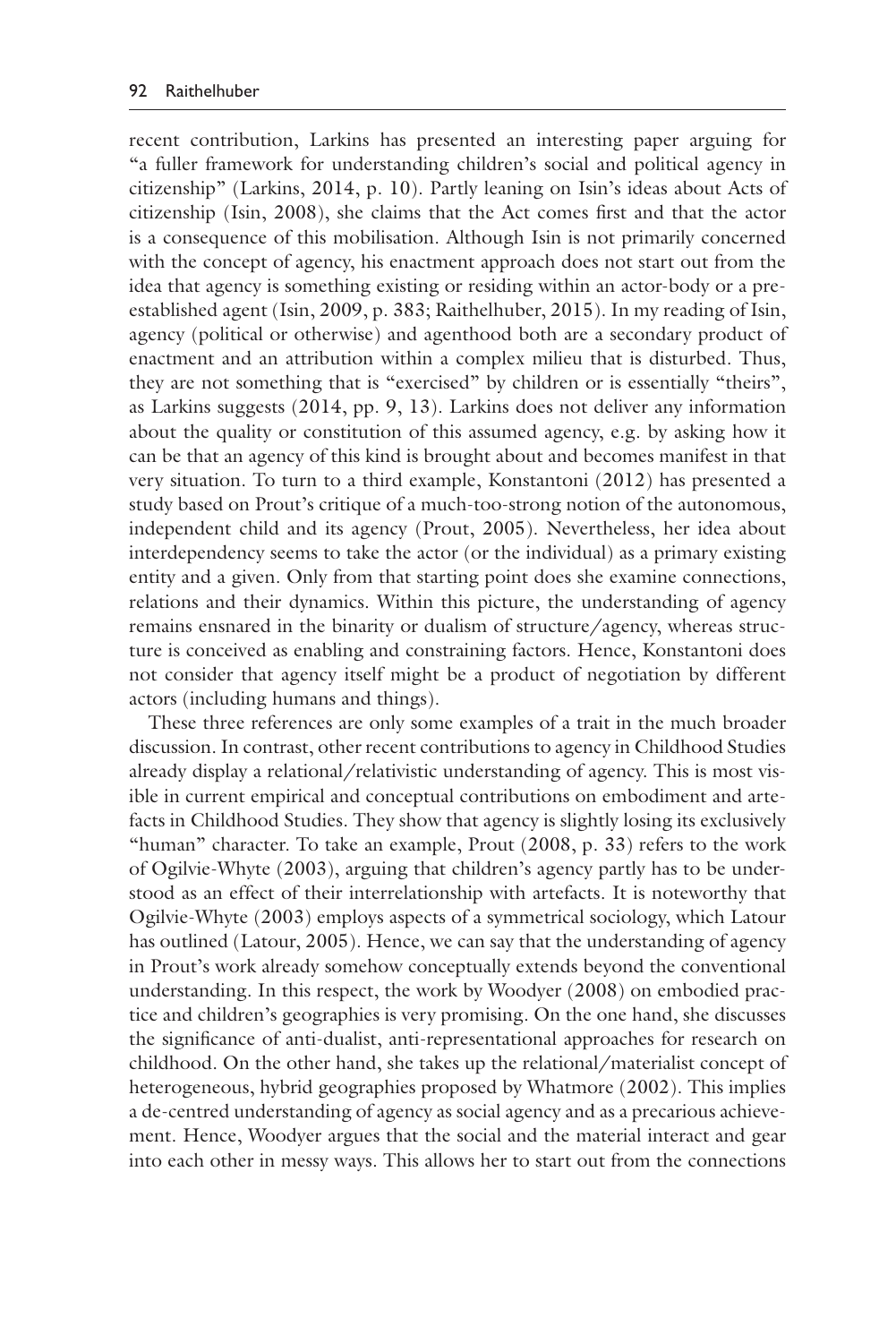between different, heterogeneous elements of relational configurations, i.e. the socio-material assemblages (Woodyer, 2008, p. 358f.). Once again, the connection to ANT stands out; here, it is enriched by references to non-representational theory (Thrift, 1996, p. 24). References to the work of Gell (1998) are also striking (see below).

To sum up, current discussions on the concept of agency in the inter- and multidisciplinary field of Childhood Studies are a reaction to the deficits revealed in the view of agency in "early" New Childhood Studies, trying to gain a more nuanced, differentiated understanding of agency on both an empirical and a theoretical level. While some take up new ideas on agency from the on-going discussions in social theory, for example those leaning on a relational/relativistic approach towards the social, most contributors stick to the conventional notion of agency that is anchored in a dualist conception of structure/agency or any mediation of this binarity. Hence, generally speaking, a large part of the literature in this field still has a poor and unsatisfactory understanding of agency, though there are promising signs, and possible points for extension can be spotted. To be able to take up new ideas on agency and reorient research, I propose taking a close look at how the conventional understanding of agency in Childhood Studies connects to wider shifts in the sciences, especially in social science.

#### **Agency in social theory, or the structure/agency dilemma**

The agency assumptions of the New Sociology of Childhood since the 1980s link conceptually to two isochronic key developments in social theory. First, they are connected to a renewed emergence and strengthening of an agency perspective, thus contesting previous and predominant structural/functional and structural/deterministic concepts of action (Ritzer & Goodman, 2004, pp. 91, 113f.). Second, as a result, this agency perspective in social science has had to dissociate its understanding of agency from older notions of "free will" and "free actors", as well as from ideas about autonomous, independent, unconditioned individuals or subjects. As King (2007) has already elaborated extensively, protagonists of the New Sociology of Childhood, in particular, painted a humanist, individualist and quasi-natural picture of children's agency, while at the same time, as sociological scholars, they paid homage to the communicative codes of the sociological zeitgeist. Thus, they connected their picture of children's agency to suitable synthetising approaches, working on what was known as structure-agency integration (Bryant & Jary, 1997, p. 3). This development in New Childhood Studies runs parallel to trends in related fields. For example, in the last two decades Anglo-American Lifecourse Research and Aging Studies have shown similar characteristics (see Raithelhuber, 2011).

The concept of agency has been a hotly debated key issue in discussion on the social within the last three decades (Carle, 2005). Roughly outlined, agency in philosophy, religious studies, social sciences and human sciences implies the idea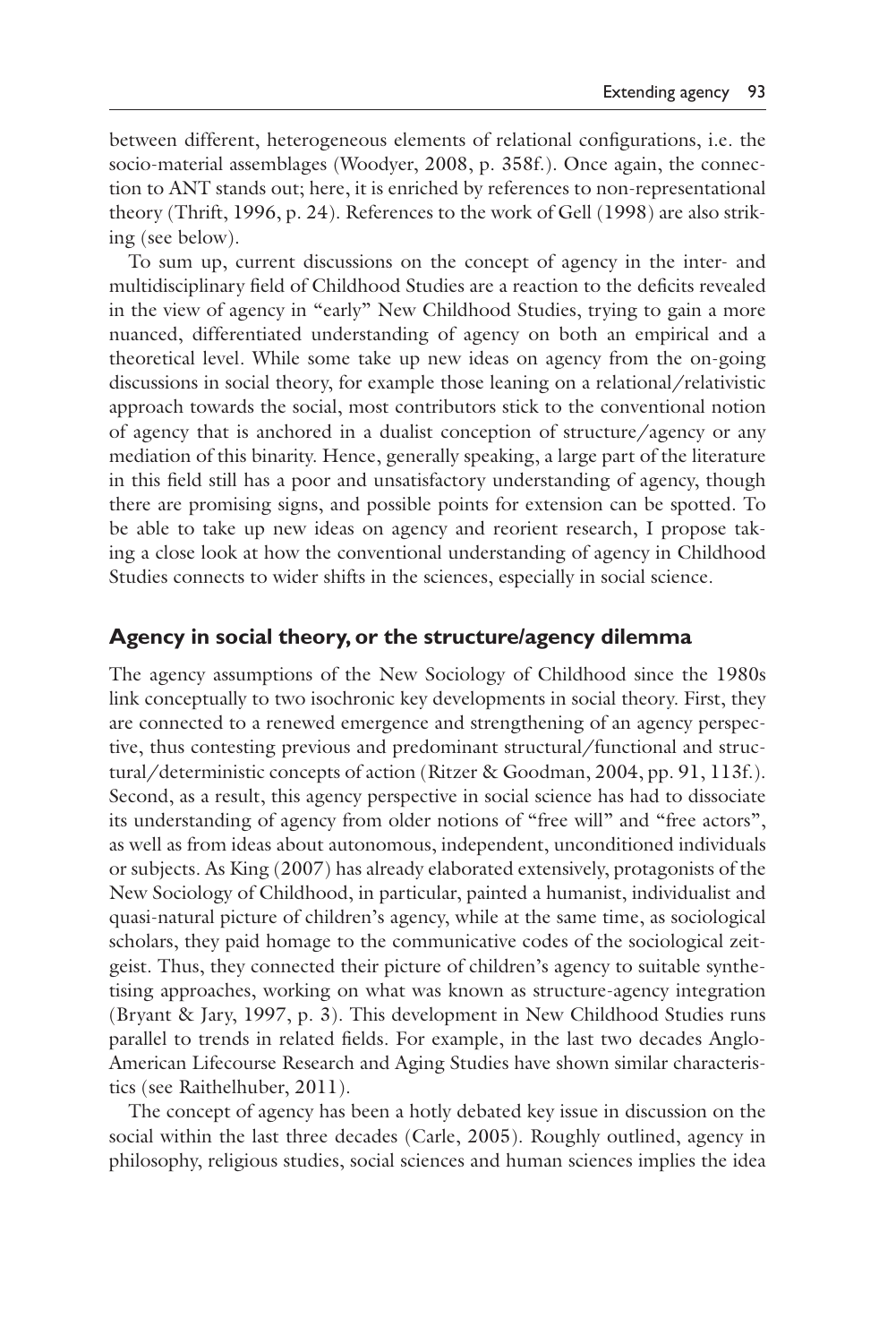that someone or something is endowed with a capacity or potential to do things and to make a difference. This means that he, she or it can causally impact on himself, herself or itself or on the environment in a transformative or creative manner or, alternatively, can resist such an influence from outside. Often, agency is linked to intentionality, thus representing intention or some sort of consciousness, or at least a form of practical reflexivity (Ahearn, 2010, p. 34). In many cases, agency contrasts with the concept structure. In this context, structure represents something solid and durable to explain the continuity, perpetuation, replication and distribution of relatively constant or similar human actions in time and space (Sztompka, 1994), while agency stands for the dynamic, creative moments of action. This notion is based on the idea of a continuum with two ends or poles. Thus, "free will" or "choice" is at one end, wherein agency represents the potential to bring about an uncaused cause. This notion of agency contrasts with "causation" at the other end, i.e. the notion that something or someone is caused, e.g. from outside or inside.

Since the 1970s, several theoretical approaches have been presented that have tried to describe, shed light on or criticise the interconnectedness of these antagonistic concepts. In this context, Giddens' Theory of Structuration (1984), in which agency is a core concept, has become the most prominent. This modelling of agency is reflected in many contributions in the New Childhood Studies (e.g. James & Prout, 1997, p. 5; James, Jenks, & Prout, 1998, p. 202; Mayall, 1996, p. 53), as well as offering references (e.g. Mayall, 2002, p. 33ff.) to the Realisms of Roy Bashkar and Margaret Archer (see also King, 2007). It is a well-known fact that Giddens attempts to overcome dual conceptions of the social with his key concept of a duality of structure. Hence, he defines structure as a pre-condition for action, but simultaneously claims that action reproduces structure and even has the capacity to change or modify structure. This is due to agency, as the following core quotes show:

Agency refers not to the intentions people have in doing things but to their **capability of doing those things** in the first place (which is why agency implies power […]). […] Agency concerns events of which **an individual is the perpetrator**, in the sense that **the individual could**, at any phase in a given sequence of conduct, **have acted differently**. (Giddens, 1984, p. 9, author's emphasis)

Action depends upon **the capability of the individual** to 'make a difference' to a pre – existing state of affairs or course of events. (Giddens, 1984, p. 14; author's emphasis)

The citations highlight a general trait of the conventional thinking on agency. According to Giddens, agency is a capacity or potential of an individual, that is a human being, to be the causal originator of action. Ultimately, this kind of individual agency rests upon a cognitive operation, independently of how much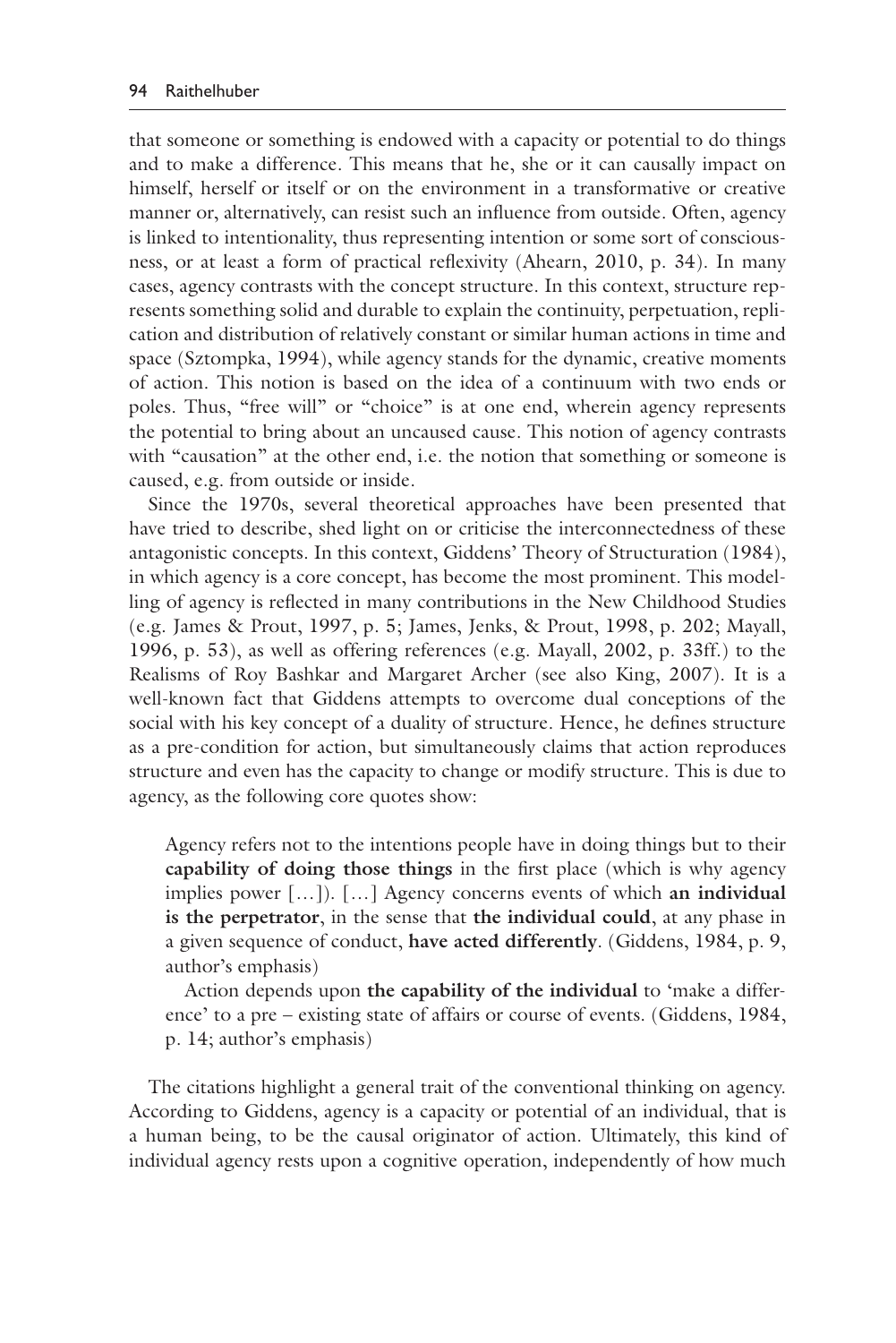a person is conscious of this process or able to speak about it. Metaphorically speaking, agency is located relatively permanently in *one* body and thus lies hidden in *one* head until it originates action. Thus, agency is a relatively stable, essential feature or primordial quality of any individual human being, which extends and varies across the life course. Hence, it is "human agency".

Many works in social science, particularly in sociology, denounce this understanding of agency as substantialist, essentialist, humanist and individualistic (Raithelhuber, 2011, pp. 112–185). In addition, such critiques are also voiced beyond our closer intellectual environment, for example in such rising disciplines as neurology (Gazzaniga, 2011) as well as in "older" branches of science such as philosophy, in particular in moral philosophy (Honoré, 2010). A number of such contributions have roots in science and technology studies or are linked to the material turn in social and human sciences. Contributions in social and cultural sciences that intend to conceptualise agency beyond the conventional notion follow a methodological and empirical route to address the ways in which agency is produced socially and situated, i.e. in the context of everyday action, as well as the manner in which it becomes socially operative and effective. To demarcate the fundamental disparity between the ways in which agency is approached, one can distinguish between two positions. On one hand, there is the conventional notion of agency as "individual agency" or "human agency". On the other hand, we talk about "social agency" or even "collective agency" (e.g. Barnes, 2001, p. 349).

#### **Relational/relativistic approaches towards agency**

To extend our conventional notion of agency, I propose to engage deeply with relational approaches. The core argument that I want to push forward here is that a relational conception of agency can be one productive reaction towards the claim by Prout and others that we need to reflect on existing understandings of agency in the field, all the time striving for a qualitatively different approach toward agency (see Prout, 2000, p. 16; 2005, p. 65; Bühler-Niederberger & Van Krieken, 2008). A relational conception of agency reacts to the theoretically and empirically unsatisfactory determination of agency that still characterises the discussion about "childhood agency" or "children's agency" in Childhood Studies (Oswell, 2013, p. 50).

Contributions that allow a sought-after more complex perspective on agency make use of different theoretical movements. For the purpose of this chapter, I lean on contributions that can be grouped under the label "relational/relativistic" and make use, in particular, of contributions in cultural sciences (see also Bollig & Kelle, Oswell and Esser in this volume). Findings in anthropological research on agency and rituals make it clear that agency does not always have to be embodied, at least not in the sense of being restricted to solely *one* human body. It can be distributed among various participants in action. To formulate this more radically,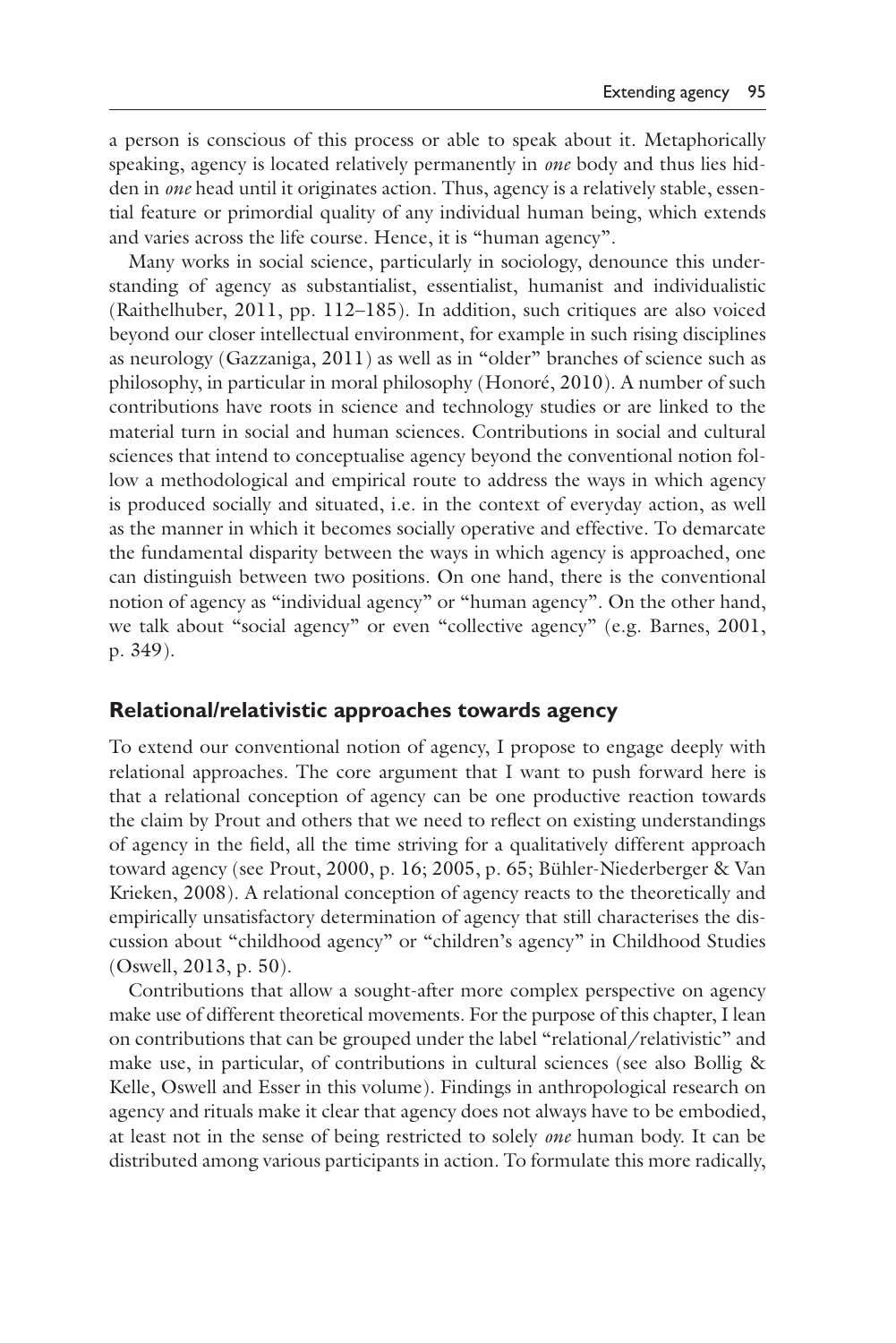one can say that agency can only exist in interconnectedness and be brought about in relations. According to Sax, agency should be conceived of most generally as "the ability to transform the world" (Sax, 2006, p. 474). This allows us to ask what the nature of this transformative capacity is, what it consists of and how it is made up (2013, p. 27). It seems reasonable to ask such questions in research on rituals, especially, because rituals often bring about transformations, e.g. in the context of therapies or conflict solutions (2006, p. 476). Manifestations of agency, i.e. the public instantiation and revelation of an agentic potential, play an important role in rituals. In addition, research on agency in ritual contexts also shows the significance of connectivity and collective accomplishments. Further, these accomplishments show that non-human beings, unanimated things or spiritual instances can "have" agency or be endowed with agency. To give but one example, the "agency" that a priest "possesses" when bringing together a couple is not his or her agentic potential as an individual person. Moreover, this agentic potential is distributed among various people, institutions and practices (p. 477), such as the church, the couple, the wedding contract (i.e. the sheet of paper used for it), and so on. Some of these aspects connect far back in time, for example to the authorisation that the priest received through his ordination. Only this interconnectedness of various aspects in time and space can explain the agency that becomes manifest in rituals:

Ritual is the point at which the agency distributed among other persons, relationships, and social institutions is articulated and made manifest. (Sax, 2006, p. 478)

This is the reason why Sax concludes that ritual agency should be conceived as being distributed in networks, at best. Agency is not necessarily restricted to one single person. Indeed, this kind of limitation is actually a rare case (2013, p. 28).

Contributions such as Sax's connect with an increasing number of studies that employ a relational/relativistic perspective, most obviously when envisioning the connections between things and between human beings and things. They open up perspectives to reconceptualise and newly understand agency beyond the individualistic bias. Thus, this allows agency to be considered in the context of a fundamental sociality that embraces non-human things, both animated and unanimated (e.g. Latour, 2005). Perspectives of this kind can also be found in a number of theoretical contributions on the role of materiality in social practices (Schatzki, 2010). Others who are essentially in line with a relational approach of this kind observe how things can become mediators of agency or mediating instances. According to Gell (1998), things can become elements of a causal/ relational milieu or structuring of the social in which agency is produced as well as allocated and attached to various "things". This allows us to envision the everyday practices and discourses in which humans attribute agency to other humans as well as to objects.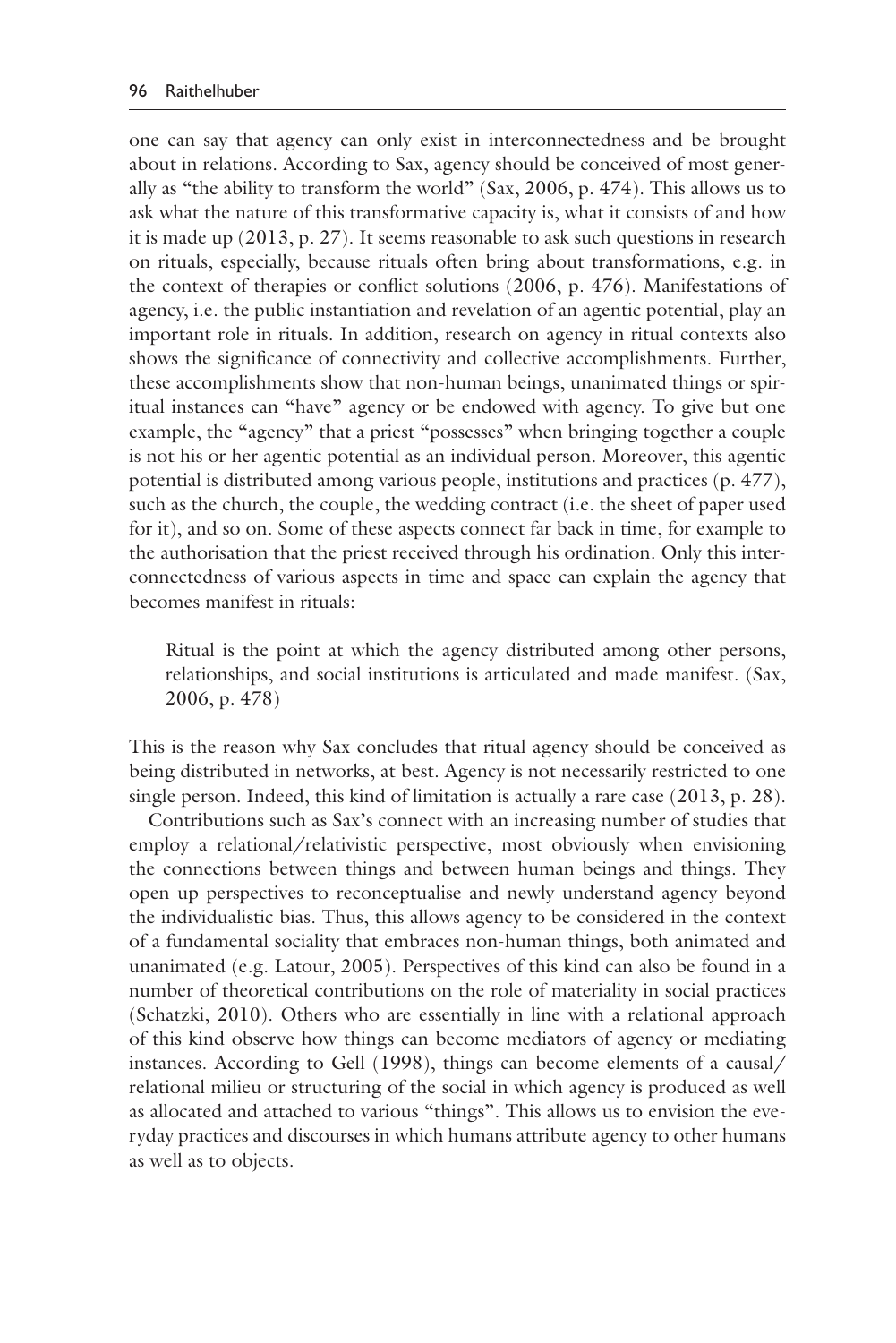"[S]ocial agency" is not defined in terms of "basic" biological attributes (such as inanimate thing vs. incarnate person) but is relational – it does not matter, in ascribing "social agent" status, what a thing (or a person) "is" in itself; what matters is **where it stands in a network of social relations**. (Gell, 1998, p. 123; author's emphasis)

This form of perspectivation allows for agency to be envisioned and investigated as an essential aspect of an overall milieu, as opposed to an understanding of agency as purely an element of the human psyche (Gell, 1998, p. 20). Realistically, this approach also allows artefacts and naturefacts, i.e. "things", to be perceived as elements of a specific social identity and social agency. Hence, agents are those human beings and things that have a specific status within a network of social relations, i.e. social positions that can originate causal events in their environment. In other words, if human beings or things inherit a status of this kind, they become instances of agency. Further, Gell shows that agents are not always located solely in *one* place and that their existence is not reduced to solely *one* particular temporal segment. Thus, sometimes agents seem to have various bodies, which can appear at different places in different moments, some of them even outlasting the life of one individual (p. 21; see also Raithelhuber, 2011, pp. 162–68).

To take a third and final example, sharing this anti-individualistic understanding of agency, Holland, Lachicotte, Skinner and Cain (1998) study how human beings mediate and transform meaning. Hence, human beings bring about agency to gain control over their own behaviour, i.e. their own activities and mental processes. The authors conceive of agency as socially produced and culturally constructed activities, which are present in concrete social practices that they call "figured worlds" (p. 38). Borrowing from Vygotsky, Holland and her colleagues take on the idea of "mediating devices", i.e. gadgets or apparatuses that have a mediating, moderating and connecting quality. Human beings use these devices to control their mental processes. For example, we use a knot tied in a handkerchief to remind us that we intend to do or undo something in the future. Such devices are "external" objects that are both generalised and culturally produced. Individuals use them to entrench or embed themselves in their respective environment as well as to "bring about" change. It is essential for this approach that the assignation of meaning as well as the placement of these "things" must not be considered as an individual action, even if done fully "consciously". Moreover, such devices are part of collectively produced systems of meaning (Holland et al., 1998, p. 35). The contribution by Holland and colleagues leans heavily on the anti-essentialist work of the post-colonial Indologist Ronald Inden (1990; Holland et al., 1998, p. 42). As Inden states, agents and agencies can be conceived as being complex, changeable and in motion. They produce and reproduce each other in a dialectical process in constantly shifting situations (Inden, 1990, p. 2).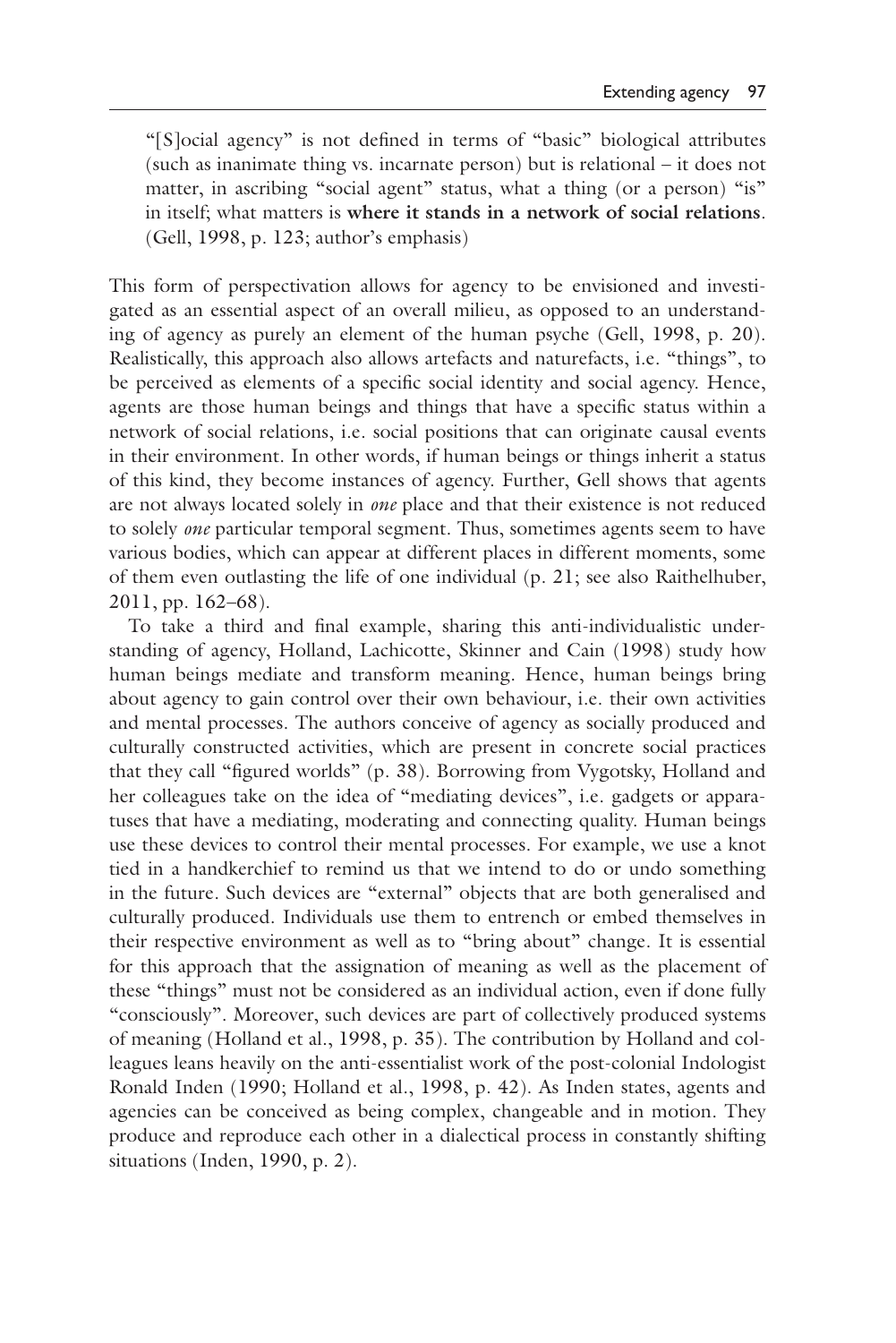#### **Consequences of a relational-relativistic understanding of agency**

The three examples presented display a unique engagement with agency, but share a relational/relativistic perspective. Instead of asking for the quality and conditioning of "individual agency" (in the sense of capacities, features, competences, etc.), they propose investigating the socio-generative mechanisms that bring about something like "agency". Hence, if we consider "agency as an open empirical question and not as an answer given by theoretical decisions" (Passoth, Peuker, & Schillmeier, 2012, p. 5), then our attention turns towards movements and relations, i.e. towards processes, actions, situations, in which things become ligated and disconnected. Instead of asking for essences or entities, activities that can be realised come to the fore. Only then and from that position can we look at entities such as actors or subjects (Abbott, 2007, p. 9). This perspective also turns away from predominantly intentional and cognitive understandings of agency. Hence, agents are not substantialised agents, but often consist of imbricated and overlapping entities or fabrics, which are complex and in motion. Consequently, agency can be seen as a realised, situated, permuted capacity that can be accomplished through the combination of various, interconnected "persons" and "things".

What is the added value of this extended, qualitative different understanding of agency? A relational/relativistic perspective on agency suggests that, first, as researchers we do not (any longer) need to substantialise and localise agency exclusively in one individual. This is something that we human beings already accomplish well enough in our everyday practices due to our anthropocentric bias (Barnes, 2001, p. 349). Obviously, as human beings, we are inclined to take the relational characteristics of "things" within a specific context for the internal powers or the essential nature of these things in the first place (p. 349). In any case, a mere repetition of this perspective does not provide new scientific knowledge. Rather, it masks an adequate approach to agency. Second, thinking of agency merely within a dualistic perspective of agency/structure is not a viable option; however, the two concepts might be mediated. Agency is not an individual capacity that has to be asserted or analysed. To sum up, strengthening a relational/relativistic approach in Childhood Studies means staying clear of any reification of "agency", "social structures" or "individuals", as well as "networks" or "connections".

#### **Conclusion**

I started with an eclectic review of recent contributions towards agency in childhood, taking them as examples for current endeavours towards a more nuanced, differentiated understanding of agency as against tendencies that have been criticised in "early" Childhood Studies. For reasons of contrast, I differentiated between recent contributions that, on the one hand, more or less try to redesign or advance approaches to agency. My critique, which is open to question, was that they are nevertheless somehow still saturated with a binary thinking of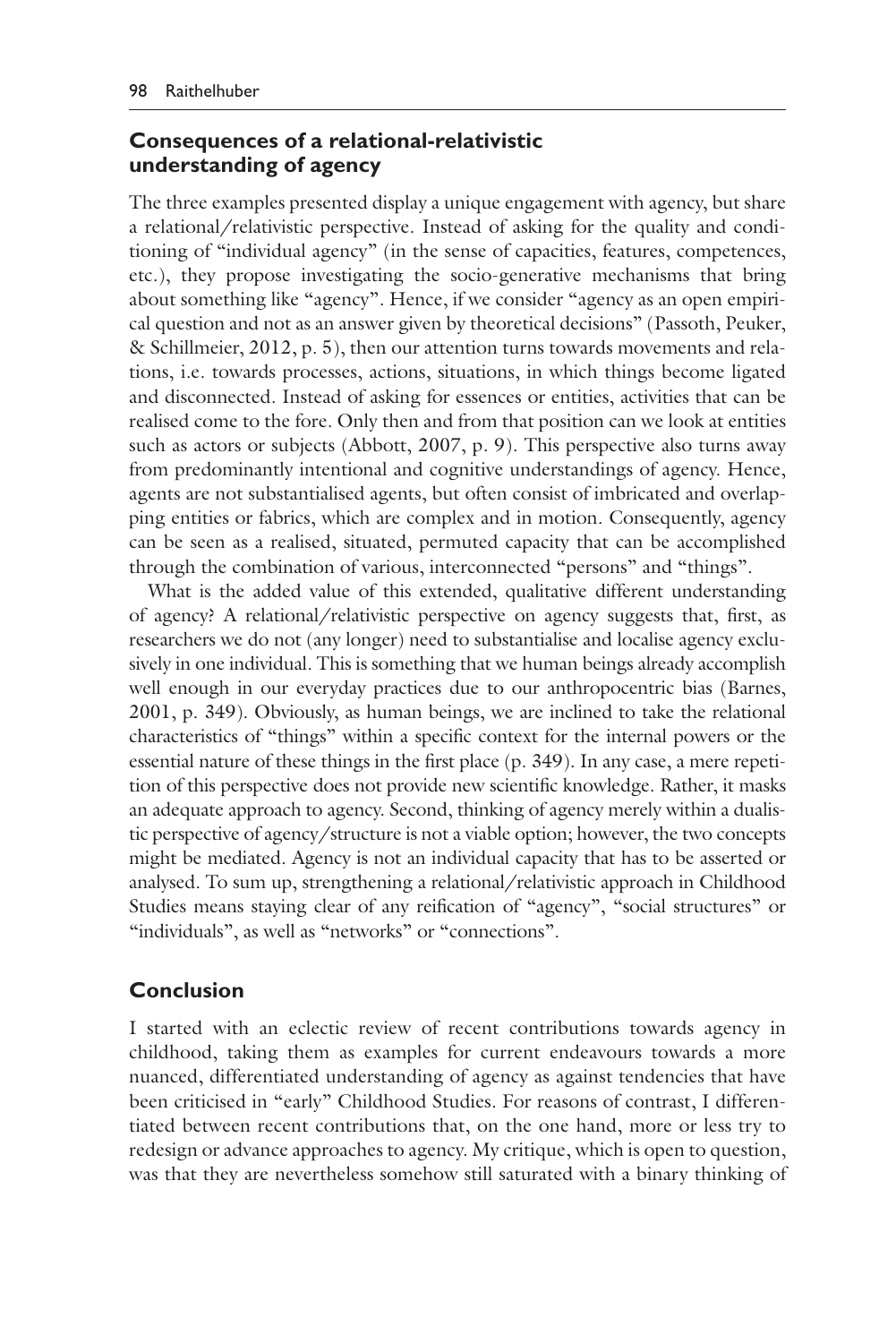agency/structure. At least, they do not address deeply the question of how agency is brought about socially/collectively and how it comes to be attached to certain entities, e.g. "children" or "adults", or taken away from them. Yet, on the other hand, I also took note of contributions that deploy approaches that are anchored in what I called relational/relativistic thinking. To unfold and underpin these accounts, I drew on contributions in social and cultural anthropology that allow for a dehumanised, denaturalised, de-individualised understanding of agency. To put it positively, they allow agency to be conceived as a complex, situational and collective achievement that is partly stabilised through other "humans" and "objects", or mediated by them. This extended understanding of agency is far from being an updated version of the conventional understanding of agency. The road I outlined here is not intended to support an improved or "fixed" approach towards individual or human agency, or of its shapes and functions. A fully social or collective understanding of agency that includes "objects" leads to something different. It enhances our sensitivity towards what is regarded as important and should be examined. Second, it offers a different methodological way of how to address phenomena of "agency" in childhood studies. Hence, taking the "Relation Road" is not a lazy way to level out, avoid or sideline questions of power or representation. Quite the contrary: it is a way to frustrate convenient attempts that place all these parameters in people's heads or outsource them to some factors and forces "in the background" or "in context". I think that this sensitivity and methodology also allows for a more adequate approach towards the dynamics, quick ruptures and changes in the everyday lives of children and their "others", as well as towards the fixed, durable and persistent elements across the different situations and spaces experienced by children, as for example in new programmes and practices in early childhood education and care. The argument is that we can employ relational/relativistic thinking as a heuristic method in the study of childhood or children. Theoretically and empirically, research has to start from the dynamic processes through and in which relations are brought about in time and space, and which from time to time result in the empirical production on the level of everyday life that allocates "agency", as a differentiated capacity, to human beings, e.g. as an individual capacity to children or adults. Seen in this way, "agency" can serve as a useful concept for orienting research in Childhood Studies. If we use the wider discussion on agency within this relational/relativistic perspective, then agency completely loses the essentialist, individualist and naturalist aura that still emanates from conventional approaches toward agency in the New Childhood Studies. Somehow, the seed must die in order to bear fruit.

#### **References**

Abbott, A. (2007). Mechanisms and relations. *Sociologica*, 2, 1–22.

Ahearn, L. (2010). Agency and language. In J. Jaspers, J. -O. Östman & J. Verschueren (Eds.), *Society and Language Use* (Vol. 7, pp. 28–48). Amsterdam: John Benjamins.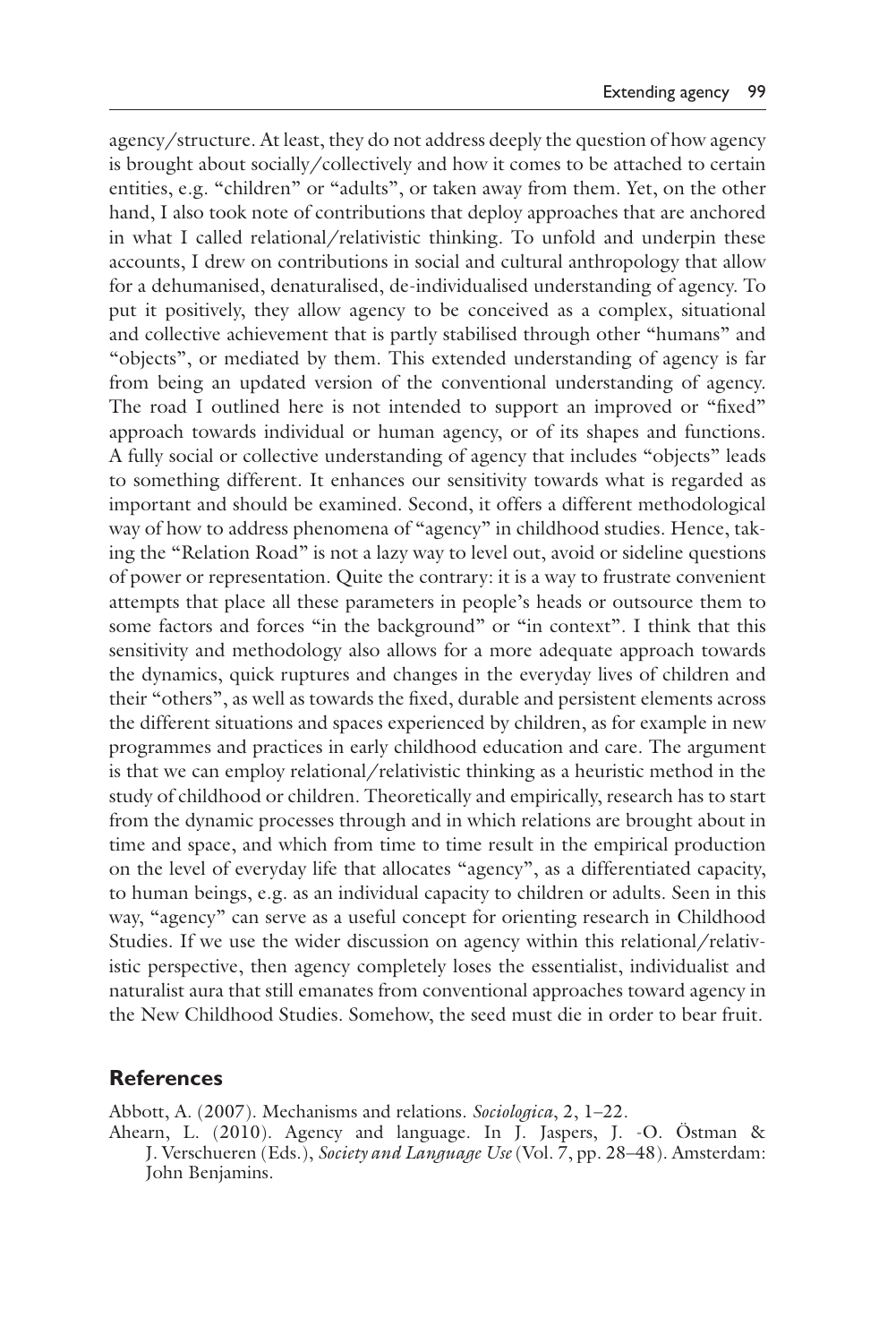Alanen, L. (2010). Editorial: taking children's rights seriously. *Childhood*, *17*(1), 5–8.

- Barnes, B. (1999). *Understanding Agency*. London; Thousand Oaks, CA: Sage Publications.
- Barnes, B. (2001). The macro/micro problem and the problem of structure and agency. In G. Ritzer & B. Smart (Eds.), *Handbook of Social Theory* (pp. 339–352). London; Thousand Oaks, CA: Sage Publications.
- Bryant, C. G. & Jary, D. (1997). Introduction. In C. G. Bryant & D. Jary (Eds.), *Anthony Giddens: Critical Assessments*, *Volume 2* (pp. 3–8). New York, London: Routledge.
- Bühler-Niederberger, D. & Schwittek, J. (2014). Young children in Kyrgyzstan: agency in tight hierarchical structures. *Childhood*, *21*(4), 502–516.
- Bühler-Niederberger, D. & Van Krieken, R. (2008). Editorial: persisting inequalities: childhood between global influences and local traditions. *Childhood*, *15*(2), 147–155.
- Carle, S. D. (2005). Theorizing agency. *American University Law Review*, *55*(2), 307–387.
- Corsaro, W. A. (2005). Collective action and agency in young children's peer cultures. In J. Qvortrup (Ed.), *Studies in Modern Childhood* (pp. 231–247). Basingstoke: Palgrave Macmillan.
- Gazzaniga, M. S. (2011). *Who's in Charge?* New York: HarperCollins.
- Gell, A. (1998). *Art and Agency: An Anthropological Theory*. Oxford: Clarendon.
- Giddens, A. (1984). *The Constitution of Society*. Berkeley, Los Angeles: University of California Press.
- Holland, D., Lachicotte Jr., W. & Skinner, D. (1998). *Identity and Agency in Cultural Worlds.* Cambridge, MA: Harvard University Press.
- Honoré, A. (2010). Causation in the law. In E. N. Zalta (Ed.), *Stanford Encyclopedia of Philosophy* (Winter 2010 Edition). Retrieved from [http://plato.stanford.edu/](http://plato.stanford.edu/entries/causation-law/) [entries/causation-law/](http://plato.stanford.edu/entries/causation-law/) (accessed 31 July 2015).
- Inden, R. B. (1990). *Imagining India*. Bloomington: Indiana University Press.
- Isin, E. F. (2008). Theorizing acts of citizenship. In E. F. Isin & G. M. Nielsen (Eds.), *Acts of Citizenship* (pp. 15–43). London: Zed Books.
- Isin, E. F. (2009). Citizenship in flux: the figure of the activist citizen. *Subjectivity*, *29*, 367–388.
- James, A. (2009). Agency. In J. Qvortrup, W. A. Corsaro & M. -S. Honig (Eds.), *The Palgrave Handbook of Childhood Studies* (pp. 34–45). Basingstoke, Hampshire: Palgrave Macmillan.
- James, A. & James, A. (2012). *Key Concepts in Childhood Studies* (2nd ed.). Los Angeles: Sage Publications.
- James, A., Jenks, C. & Prout, A. (1998). *Theorizing Childhood*. Oxford: Polity Press.
- James, A., & Prout, A. (1990). *Constructing and Reconstructing Childhood: Contemporary Issues of Sociological Study of Childhood.* London, New York: Falmer Press.
- James, A. & Prout, A. (1997). A new paradigm for the sociology of childhood. In A. James & A. Prout (Eds.), *Constructing and Reconstructing Childhood* (2nd ed., pp. 7–32). London: Routledge.
- King, M. (2007). The sociology of childhood as scientific communication: observations from a social systems perspective. *Childhood*, *14*(2), 193–213.
- Knappett, C. (2002). Photographs, skeuomorphs and marionettes: some thoughts on mind, agency and object. *Journal of Material Culture*, *7*(1), 97–117.
- Konstantoni, K. (2012). Children's peer relationships and social identities: exploring cases of young children's agency and complex interdependencies from the minority world. *Children's Geographies*, *10*(3), 337–346.
- Larkins, C. (2014). Enacting children's citizenship. *Childhood*, *21*(1), 7–21.
- Latour, B. (2005). *Reassembling the Social*. Oxford: Oxford University Press.